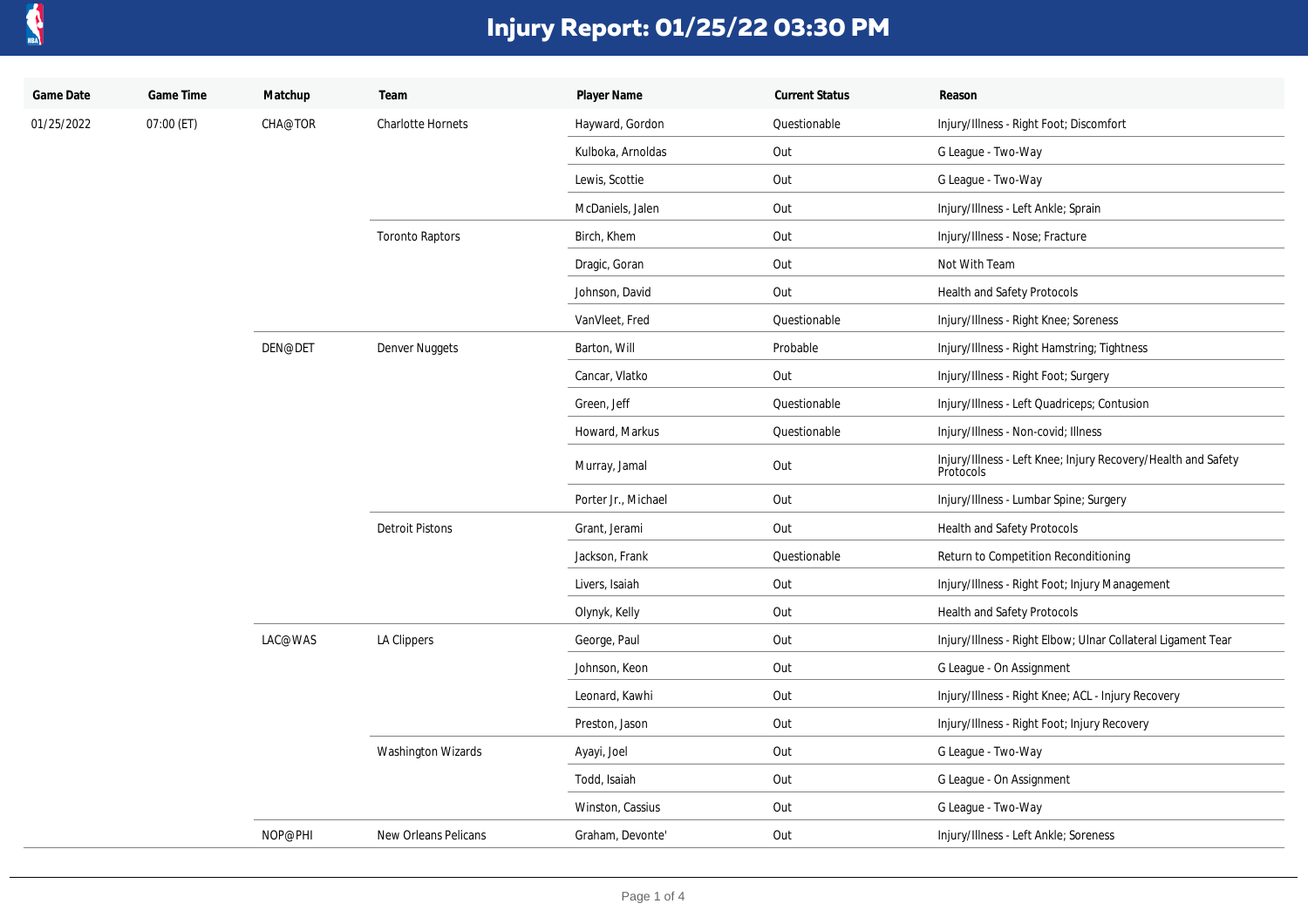

| Game Date | Game Time  | Matchup | Team                  | Player Name        | <b>Current Status</b> | Reason                                      |
|-----------|------------|---------|-----------------------|--------------------|-----------------------|---------------------------------------------|
|           |            |         |                       | Hart, Josh         | Out                   | Injury/Illness - Left Ankle; Sprain         |
|           |            |         |                       | Ingram, Brandon    | Out                   | Injury/Illness - Right Ankle; Sprain        |
|           |            |         |                       | Lewis Jr., Kira    | Out                   | Injury/Illness - Right Knee ACL/MCL; Sprain |
|           |            |         |                       | Louzada, Didi      | Out                   | Injury/Illness - Left Knee Meniscus; Tear   |
|           |            |         |                       | Murphy III, Trey   | Out                   | Health and Safety Protocols                 |
|           |            |         |                       | Valanciunas, Jonas | Out                   | Rest                                        |
|           |            |         |                       | Williamson, Zion   | Out                   | Injury/Illness - Right Foot; Fracture       |
|           |            |         | Philadelphia 76ers    | Curry, Seth        | Out                   | Injury/Illness - Left Ankle; Soreness       |
|           |            |         |                       | Green, Danny       | Out                   | Injury/Illness - Right Hip; Pain            |
|           |            |         |                       | Milton, Shake      | Out                   | Injury/Illness - Back; Contusion            |
|           |            |         |                       | Reed, Paul         | Out                   | G League - On Assignment                    |
|           |            |         |                       | Simmons, Ben       | Out                   | Personal Reasons                            |
|           |            |         |                       | Thybulle, Matisse  | Questionable          | Injury/Illness - Right Shoulder; Sprain     |
|           | 07:30 (ET) | LAL@BKN | <b>Brooklyn Nets</b>  | Claxton, Nic       | Questionable          | Injury/Illness - Left Hamstring; Tightness  |
|           |            |         |                       | Duke Jr., David    | Out                   | G League - Two-Way                          |
|           |            |         |                       | Durant, Kevin      | Out                   | Injury/Illness - Left Knee; MCL Sprain      |
|           |            |         |                       | Harris, Joe        | Out                   | Injury/Illness - Left Ankle; Surgery        |
|           |            |         |                       | Irving, Kyrie      | Out                   | Ineligible To Play                          |
|           |            |         |                       | Millsap, Paul      | Out                   | Personal Reasons                            |
|           |            |         | Los Angeles Lakers    | Davis, Anthony     | Probable              | Injury/Illness - Left Knee; MCL sprain      |
|           |            |         |                       | Doumbouya, Sekou   | Out                   | Health and Safety Protocols                 |
|           |            |         |                       | Jones, Mason       | Out                   | G League - Two-Way                          |
|           |            |         |                       | Nunn, Kendrick     | Out                   | Injury/Illness - Right Knee; Bone bruise    |
|           |            | SAC@BOS | <b>Boston Celtics</b> | Bol, Bol           | Out                   | Injury/Illness - Right Foot; Surgery        |
|           |            |         |                       | Dozier, P.J.       | Out                   | Injury/Illness - Left ACL; Surgery          |
|           |            |         |                       | Fernando, Bruno    | Out                   | G League - On Assignment                    |
|           |            |         |                       | Hauser, Sam        | Out                   | G League - Two-Way                          |
|           |            |         |                       |                    |                       |                                             |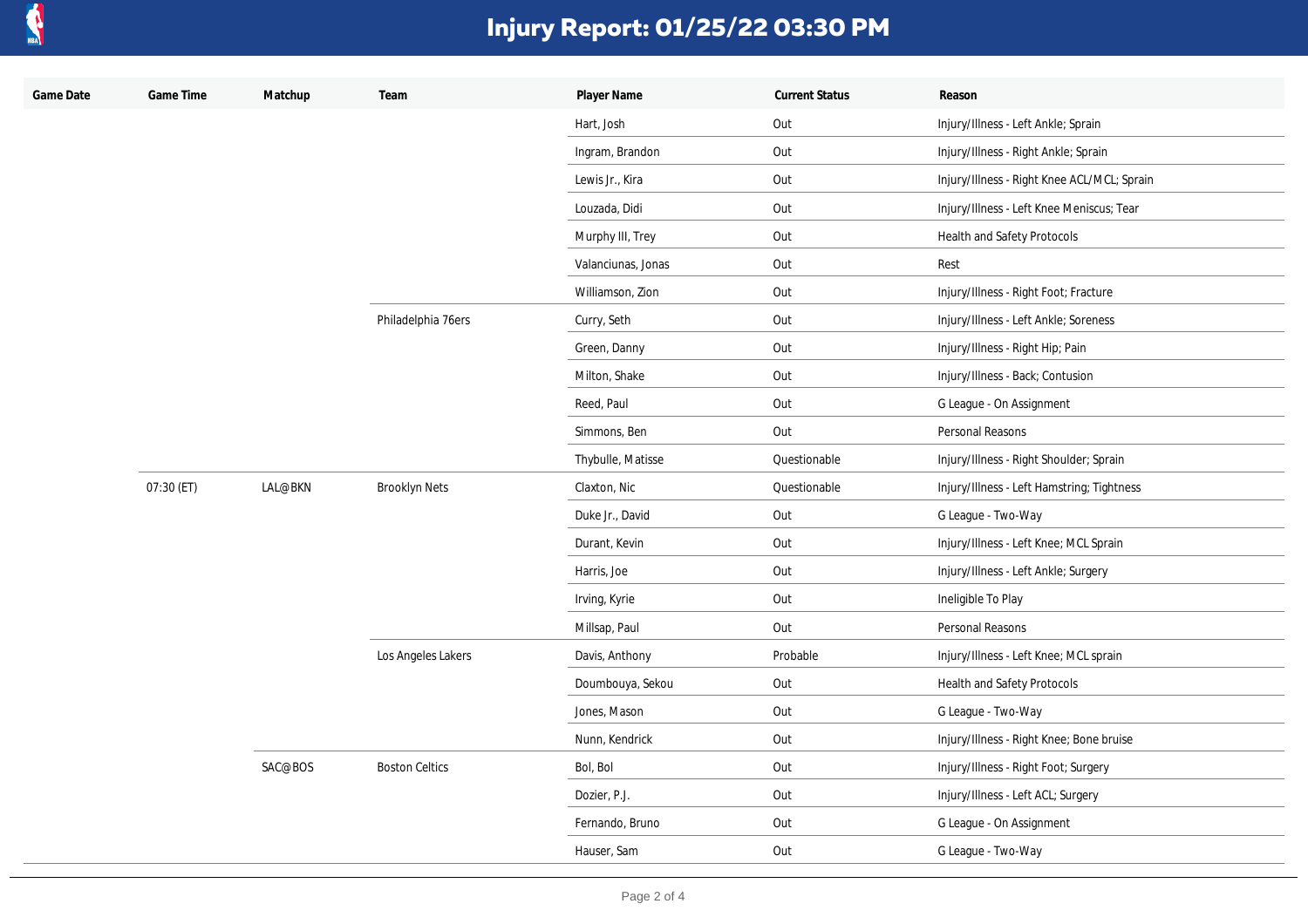

| Game Date  | Game Time  | Matchup | Team                          | Player Name       | <b>Current Status</b> | Reason                                                             |
|------------|------------|---------|-------------------------------|-------------------|-----------------------|--------------------------------------------------------------------|
|            |            |         |                               | Thomas, Brodric   | Out                   | G League - Two-Way                                                 |
|            |            |         | Sacramento Kings              | Fox, De'Aaron     | Questionable          | Injury/Illness - Left Ankle; Soreness                              |
|            |            |         |                               | Jones, Damian     | Questionable          | Injury/Illness - Left Ankle; Soreness                              |
|            |            |         |                               | Metu, Chimezie    | Doubtful              | Injury/Illness - Left Knee; Soreness                               |
|            | 08:00 (ET) | SAS@HOU | <b>Houston Rockets</b>        | Garuba, Usman     | Out                   | Injury/Illness - Left Wrist; Injury                                |
|            |            |         |                               | Nix, Daishen      | Out                   | G League - Two-Way                                                 |
|            |            |         |                               | Queen, Trevelin   | Out                   | G League - Two-Way                                                 |
|            |            |         | San Antonio Spurs             | Bates-Diop, Keita | Out                   | <b>Health and Safety Protocols</b>                                 |
|            |            |         |                               | Cacok, Devontae   | Out                   | G League - Two-Way                                                 |
|            |            |         |                               | Collins, Zach     | Out                   | G League - On Assignment                                           |
|            |            |         |                               | Primo, Joshua     | Out                   | G League - On Assignment                                           |
|            |            |         |                               | Wieskamp, Joe     | Out                   | G League - Two-Way                                                 |
|            | 10:00 (ET) | DAL@GSW | <b>Dallas Mavericks</b>       | Brown, Sterling   | Out                   | Injury/Illness - Left Foot; Soreness                               |
|            |            |         | <b>Golden State Warriors</b>  | Green, Draymond   | Out                   | Injury/Illness - Left L5-s1; Disk - Injury Recovery                |
|            |            |         |                               | Iguodala, Andre   | Out                   | Injury/Illness - Left Hip; Injury Management                       |
|            |            |         |                               | Thompson, Klay    | Questionable          | Injury/Illness - Left Knee; Soreness                               |
|            |            |         |                               | Wiseman, James    | Out                   | Injury/Illness - Right Knee; Injury Recovery                       |
|            |            | MIN@POR | Minnesota Timberwolves        | Beverley, Patrick | Questionable          | Injury/Illness - Right Ankle; Sprain                               |
|            |            |         |                               | Bolmaro, Leandro  | Out                   | G League - On Assignment                                           |
|            |            |         | <b>Portland Trail Blazers</b> | Covington, Robert | Probable              | Injury/Illness - Left Fifth Finger; dislocation                    |
|            |            |         |                               | Lillard, Damian   | Out                   | Injury/Illness - Core; muscle recovery                             |
|            |            |         |                               | Little, Nassir    | Probable              | Injury/Illness - Right Knee; acute patellar tendinopathy/contusion |
|            |            |         |                               | Nance Jr., Larry  | Out                   | Injury/Illness - Right Knee; inflammation                          |
|            |            |         |                               | Smith Jr., Dennis | Probable              | Injury/Illness - Right Ankle; sprain                               |
|            |            |         |                               | Zeller, Cody      | Out                   | Injury/Illness - Right Knee; patellar fracture                     |
| 01/26/2022 | 07:00 (ET) | CHA@IND | <b>Charlotte Hornets</b>      |                   |                       | NOT YET SUBMITTED                                                  |
|            |            |         | <b>Indiana Pacers</b>         |                   |                       | NOT YET SUBMITTED                                                  |
|            |            |         |                               |                   |                       |                                                                    |